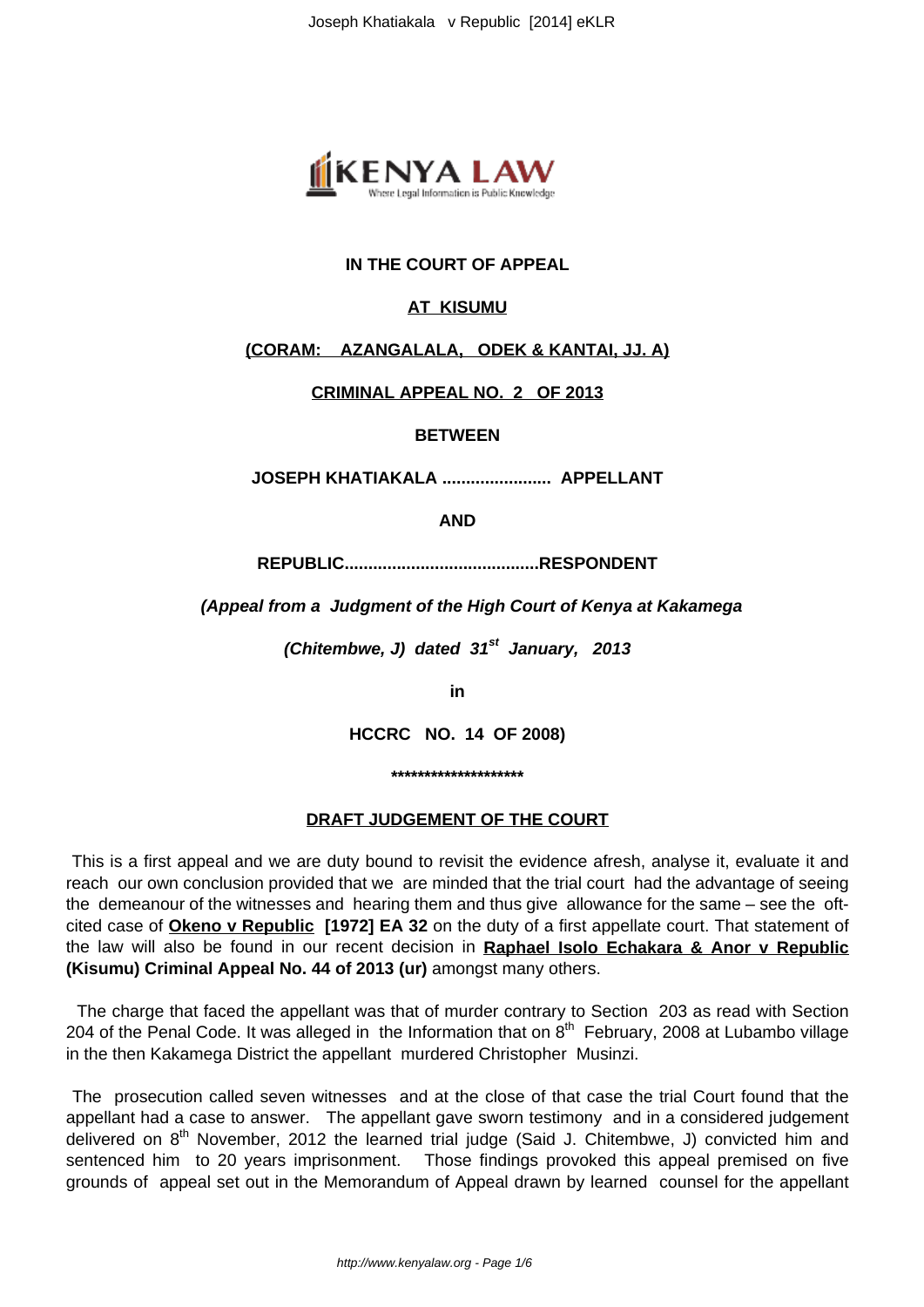M/s S. M. Onyango Associates, Advocates. In sum the appellant complains that the learned judge erred in finding that a charge of murder had been proved when the evidence presented did not support such finding; that the learned judge erred in relying on evidence fraught with contradictions; that there was miscarriage of justice as the learned judge failed to critically analyse the prosecution evidence and that of the defence; that the evidence was not analysed as a whole and finally that the trial court shifted the burden of proof .

What was the case for the prosecution" It was that at about 5:00 p.m on 8<sup>th</sup> February, 2008 Clayton **Bhanja (PW1) (Bhanja),** who owned a bicycle which he operated as a "**boda boda"** taxi was requested by a village elder one Ayisi, to take the Assistant Chief (Christopher Jumba – deceased) home. They were then at Virembe Market and the deceased home at Muleche was about 2 kilometres away. They used a rough road. On reaching a hilly patch of the road and as he continued to cycle the bicycle Bhanja saw the appellant, a person he knew well, who was walking while staggering as if he was drunk. Bhanja overtook the appellant but as he did so the deceased told him that he had been stabbed by the appellant. The deceased thus requested him to seek help and he cycled to the nearby home of **Aggrey Khalusi (PW2) (Khalusi)** but upon arrival there, and upon disembarking from the bicycle the deceased stumbled and fell. Both Bhanja and Khalusi observed that the deceased, who was in official uniform, was bleeding profusely. They carried the deceased to a motor vehicle and sped to Kakamega District Hospital but upon arrival there a doctor pronounced that the deceased had already died.

 Asked, in cross examination, whether he had actually seen the appellant stab the deceased Bhanja had this to say:

**"... The accused stabbed the assistant Chief immediately we passed him. I didn't see accused doing the stabbing. The place is hilly and I was moving slowly. I stopped immediately. There were children coming from school but were quite far. There was nobody on the road other than the three of us, Chief, myself and accused...."**

A report was made at Kakamega Police Station and the body of the deceased was taken to Kakamega Hospital Mortuary where it was identified for post mortem by **Philip Musinzi (PW3)** and **Wilson Musonye (PW6)**. A post mortem was conducted by Dr. Oreke of that hospital whose report was produced by **Dr. Dickson Mchami (PW7) (the Doctor)** who testified that the body of the deceased had a stab wound 6cm long and 0.5cm wide below the right collar bone which had severed the blood vessels under the collar bone. The  $2^{nd}$  right rib was fractured and both lungs had collapsed leading the Doctor to conclude that the cause of death was trapping of air in the chest due to a chest penetrating injury.

**No. 42374 PC Benson Owoch (PW4)** of Kakamega Police Station received report of the said incident and visited the scene with other officers but did not find the weapon used to stab the deceased. They also did not find the appellant.

The same day 8<sup>th</sup> February, 2008. No. 79019040 I. P. Moses Kimong; upon receiving information, visited the appellants home but did not find him. He later that night received further information and while accompanied by other officers and members of the public he went to Mukangu area where he found the appellant hiding by a river while armed with bows and arrows. He was duly arrested and charged with murder as already stated.

At the end of the prosecution case, and after being put on his defence the appellant in a sworn statement stated that he was a farmer, charcoal burner, a person who prospected in gold and also doubled as a person who lay trapsin the forest to capture animals presumably for food. He admitted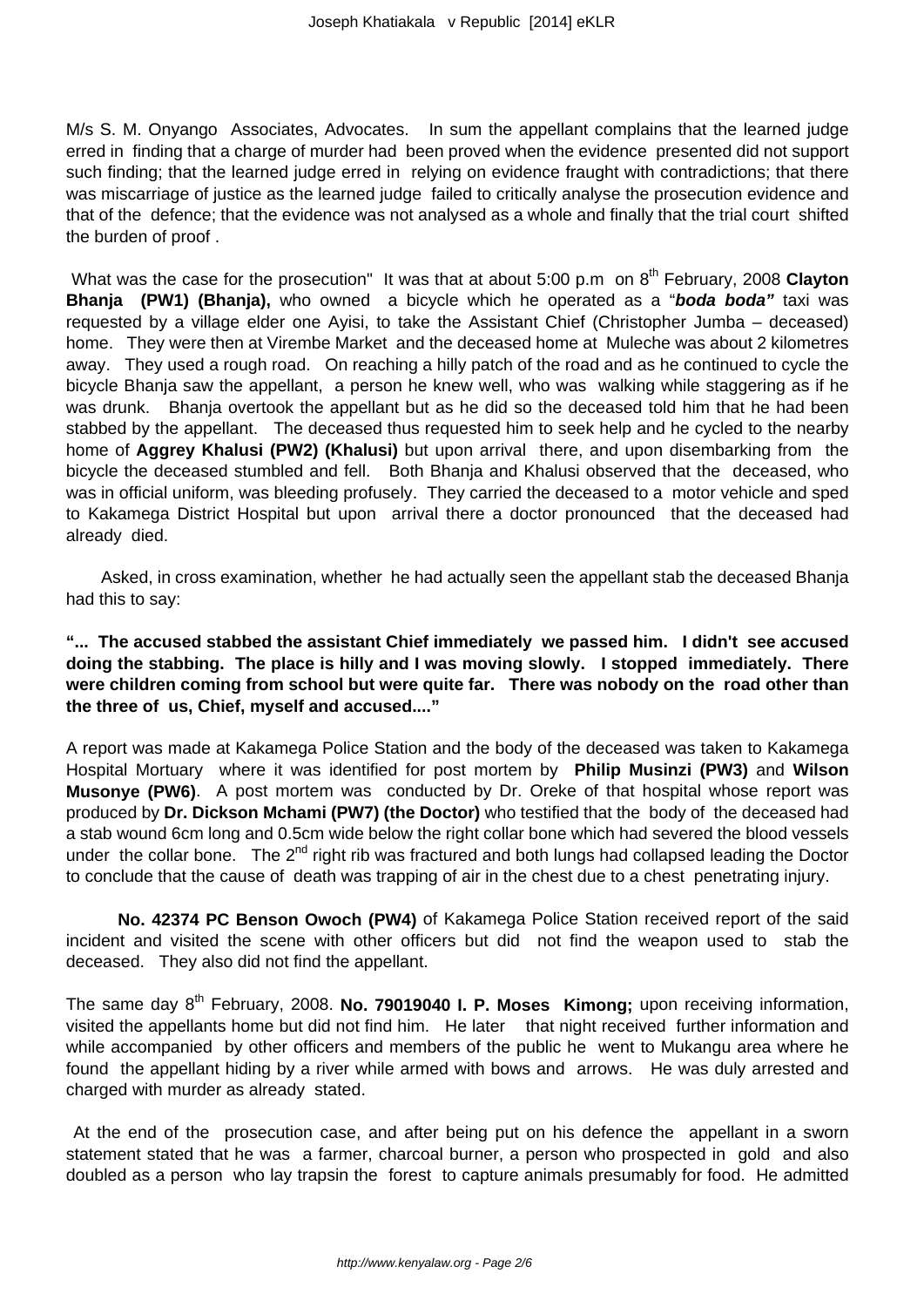knowing the deceased but denied the allegations made against him. He stated that on  $8<sup>th</sup>$  February, 2008 he had gone to sell gold at Khayega after which he enjoyed four beers in a bar and thereafter left for home. He said that he was arrested on  $9<sup>th</sup>$  February, 2008

 Mr. H. B. Indimuli, learned counsel for the appellant, in urging the appeal before us, consolidated all the grounds of appeal and argued them as one. He submitted that there was material contradiction in the evidence of Bhanja who on the one hand testified that he had seen the appellant stab the deceased but on the other testified that it was the deceased who told him that he had been stabbed by the appellant. Counsel further submitted that the trial court erred in convicting for murder when a motive had neither been established nor proved. For these reasons he urged us to allow the appeal.

 Mr. L. K. Sirtuy, the learned Principal Prosecution Counsel, in opposing the appeal urged that the facts of the case established by circumstantial evidence that it was the appellant and no other who had stabbed the deceased to death.

We have carefully considered the record of appeal, the Memorandum of Appeal, the rival submissions made before us and the law.

The learned trial judge after analysing the evidence presented held that:

**"The only evidence connecting the accused to the offence is that of PW1. It is the evidence of PW1 that he saw the accused walking along the road at a close distance. There was no other person other than the accused and PW1 together with the assistant chief along the road. There were some children coming from school but they were quite far. It is PW1's evidence that it was about 5:00 p.m and the chief had come out of a barasa. PW1 further testified that the place was a bit hilly and he was cycling slowly. PW1 had known the accused for a long time and knew that he used to poach animals in the forest.**

 **On the other hand there is the evidence of the accused person who testified that he did not see PW1 and the deceased along the road on that material day. The accused was coming from Khayega after having sold his gold. He denied having committed the offence. He took some four beers after selling his gold and walked along the road heading to Chepsonoi area.**

 **From the evidence on record I am satisfied that it was the accused who stabbed the deceased. The offence occurred at about 5:00 p.m. and PW1 clearly saw the accused. It is PW1's further evidence that the chief told him that he had been stabbed. PW1 stopped the bicycle immediately the chief was stabbed and that was after they had passed the accused. There was no other person along the road. Although the motive is not known but I am satisfied that the accused stabbed the deceased and he had the intention to cause him grievous harm. The deceased died because of the injuries inflicted on him by the accused......."**

The learned judge proceeded to find that the appellant stabbed the deceased inflicting fatal injuries and that he was therefore guilty of murder and convicted him accordingly.

Bhanja did not see or observe the appellant stab the deceased but he testified that it was only the three of them who were at the scene and that there was nobody else who could have stabbed the deceased. Indeed his testimony went further to the effect that as soon as he overtook the appellant while slowly cycling up a gentle hill the deceased informed him immediately that he had been stabbed and they should go to hospital.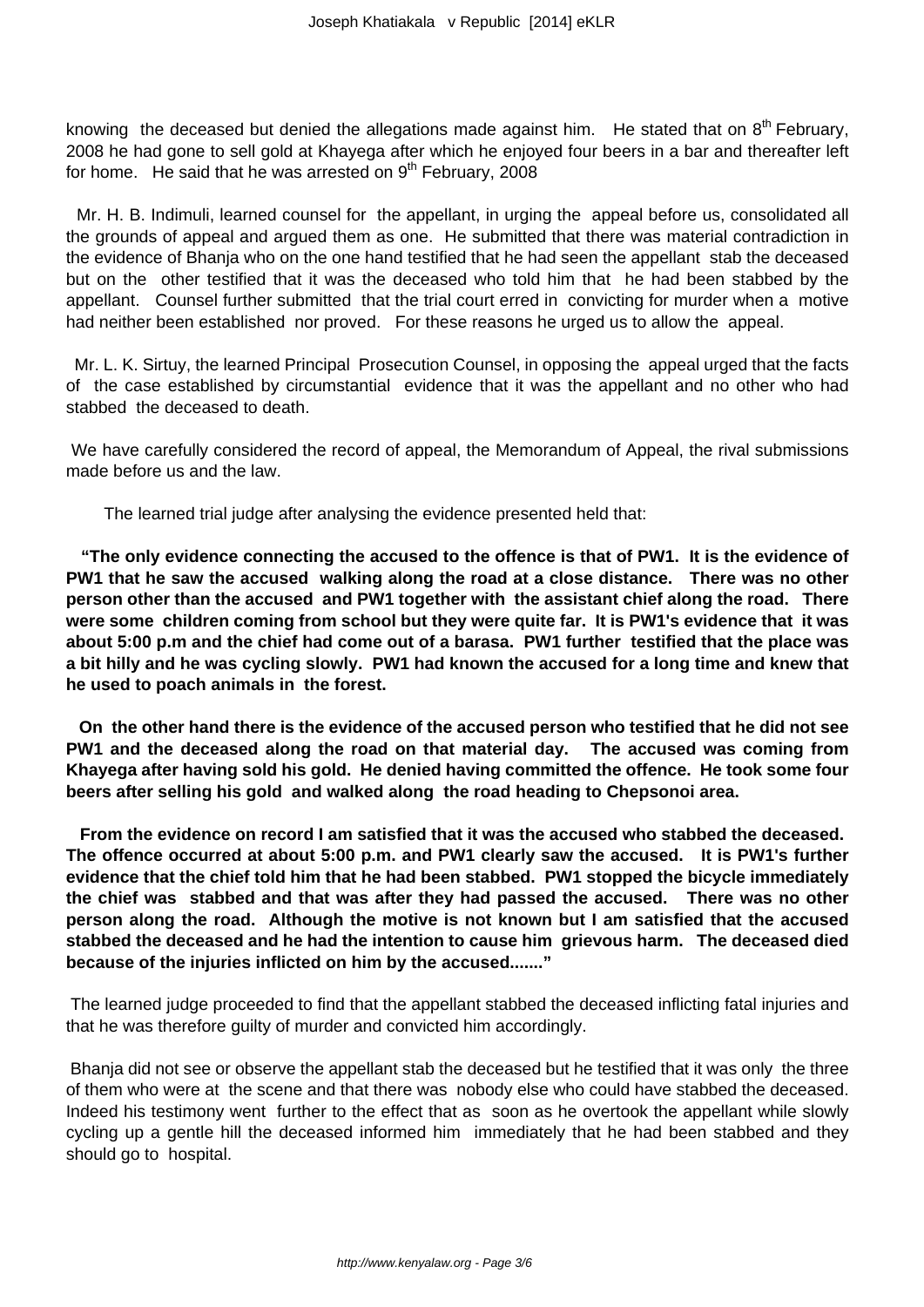It was held by the predecessor of this Court in **Kipkering Arap Koske & Anor v R 1949 EA 135** that in order to justify, on circumstantial evidence, the inference of guilt, the inculpatory facts must be incompatible with the innocence of the accused, and incapable of explanation upon any other reasonable hypothesis other than that of his guilt, and the burden of proving facts which justify the drawing of this inference from the facts to the exclusion of any reasonable hypothesis of innocence is always on the prosecution and never shifts to the accused. See also **Sawe v Republic [2003] e KLR** where the same proposition was made.

On our part, and upon re-analysing, as we must, the evidence on record, we are satisfied that there was sufficient evidence before the trial court to find that it was the appellant and no other who stabbed the deceased inflicting injuries on him. Bhanja had clearly seen the appellant, a person he knew very well before, walking ahead of them as he cycled the bicycle uphill. It was broad daylight and there was no other person at the scene at all. The deceased suddenly informed Bhanja, as soon as they had overtaken the appellant, that he had been stabbed and they should go to hospital. The circumstances were such that it was the appellant, and no other, who had the opportunity to stab the deceased. The learned trial judge cannot be faulted on this aspect of the matter at all.

 There is however one aspect of the matter that calls for our further consideration. As stated the appellant was charged with and was convicted of the offence of murder. The learned trial judge, after analysing the evidence placed before him stated is part of the judgment that although the motive for the attack was not known the judge was satisfied that the appellant stabbed the deceased with intention to cause him grievous harm and was thus guilty of murder.

Section 203 of the Penal Code defines the offence of murder as

**"Any person who of malice aforethought causes death of another person by an unlawful act or omission is guilty of murder."**

And Section 206 of the same Code defines malice aforethought as comprising of:

**"Malice aforethought shall be deemed to be established by evidence proving any one or more of the following circumstances -** 

**(a) An intention to cause the death of or to do grievous harm to any person, whether that person is the person actually killed or not;** 

**(b) knowledge that the act or omission causing death will probably cause the death or grievous harm to some person, whether that person is the person actually killed or not, although such knowledge is accompanied by indifference whether death or grievous bodily harm is caused or not, or by a wish that it may not be caused**

**(c ) an intent to commit a felony;**

**(d) an intention by the act or omission to facilitate the flight or escape from custody of any person who has committed or attempted to commit a felony."**

The learned trial Judge found that malice aforethought had been proved.

Malice aforethought is really the intention or **mens rea** in murder cases. It is not essential to prove motive in a murder case. We say this because Section 9 (3) of the Penal Code provides that: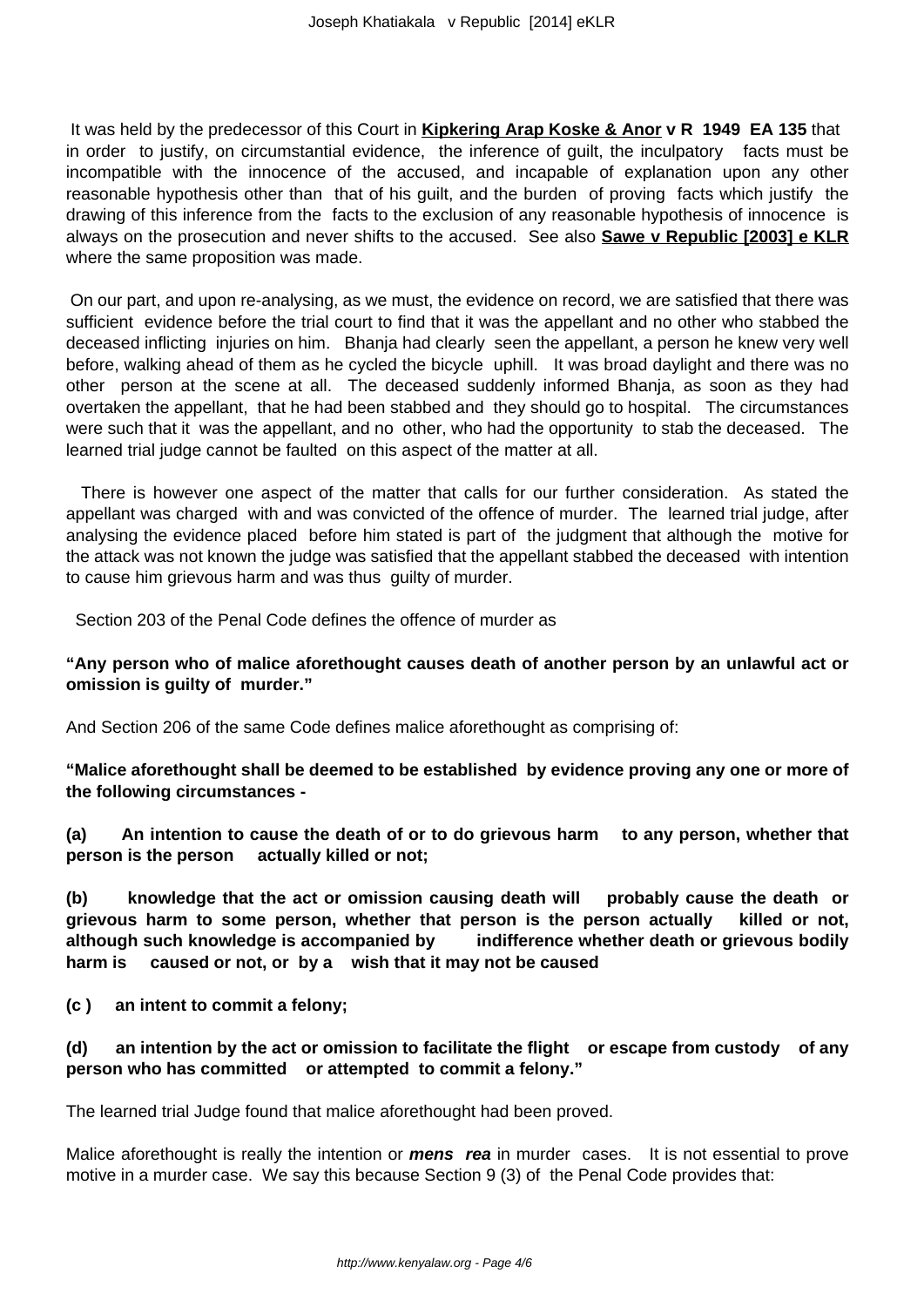#### **"Unless otherwise expressly declared, the motive by which a person is induced to do or omit to do an act, or to form an intention, is immaterial so far as regards criminal responsibility."**

It may however become one of the elements to consider where the case for the prosecution, as the case which was before the learned judge, rested purely on circumstantial evidence. That issue became one of the issue for consideration in the case of **Libambula v Republic [2003] KLR 683** where this Court stated:

**" We may pose, what is the relevance of motive here" Motive is that which makes a man do a particular act in a particular way. A motive exists for every voluntary act, and is often proved by the conduct of the person. See Section 8 of the Evidence Act Cap 80 Laws of Kenya. Motive becomes an important element in the chain on presumptive proof and where the case rests on purely circumstantial evidence. Motive of course, may be drawn from the facts, though proof of it is not essential to prove crime."**

In that sense , as was held in **Muili Tulo v Republic [2014] e KLR**, motive is not mens rea.

In the case before the learned Judge Bhanja testified that while cycling carrying the deceased on his bicycle:

### **"...I saw someone walking while staggering. I recognized him as Khatiakala...."**

In cross examination the same witness stated that:

### **"....The accused walked as if he was drank..."**

This witness also stated that he knew the appellant as a person who poached animals in the forest. Police Officer Kimong testified that upon receiving information he went to Mukangu area at 1:00a.m where he found the appellant by a river, hiding in a forest armed with a bow and arrows. The appellant himself, in sworn testimony in his own defence stated his various occupations to include laying snares for animals in the forest.

The learned trial judge established, as one of the issues calling for his consideration, whether the appellant was drunk to the extent that he did not know what he was doing. In the end the Judge found that the appellant was not intoxicated to the extent of not knowing what he was doing.

It will therefore be seen that the evidence placed before the learned judge, and which he accepted, was that the appellant could very well have taken intoxicating drinks which made him stagger as he walked on the road. It would appear that upon Bhanja overtaking him, and in a completely unprovoked attack, he proceed to stab the deceased and then disappeared from the scene only to be found many hours later by police as he hid at a river in the forest.

The circumstances of the case and the facts laid out by the prosecution do not appear to have established the necessary **mens rea** to found a charge of murder as provided by the said Section of the Penal Code. The appellant was armed with a sharp object which he probably used in his occupation of hunting animals in the forest.

For reasons that are not known on that particular day, and after apparently taking alcohol, the appellant attacked the deceased by stabbing him and then disappearing from the scene. We are of the respectful opinion that the circumstances appear to establish an offence of manslaughter but not that of